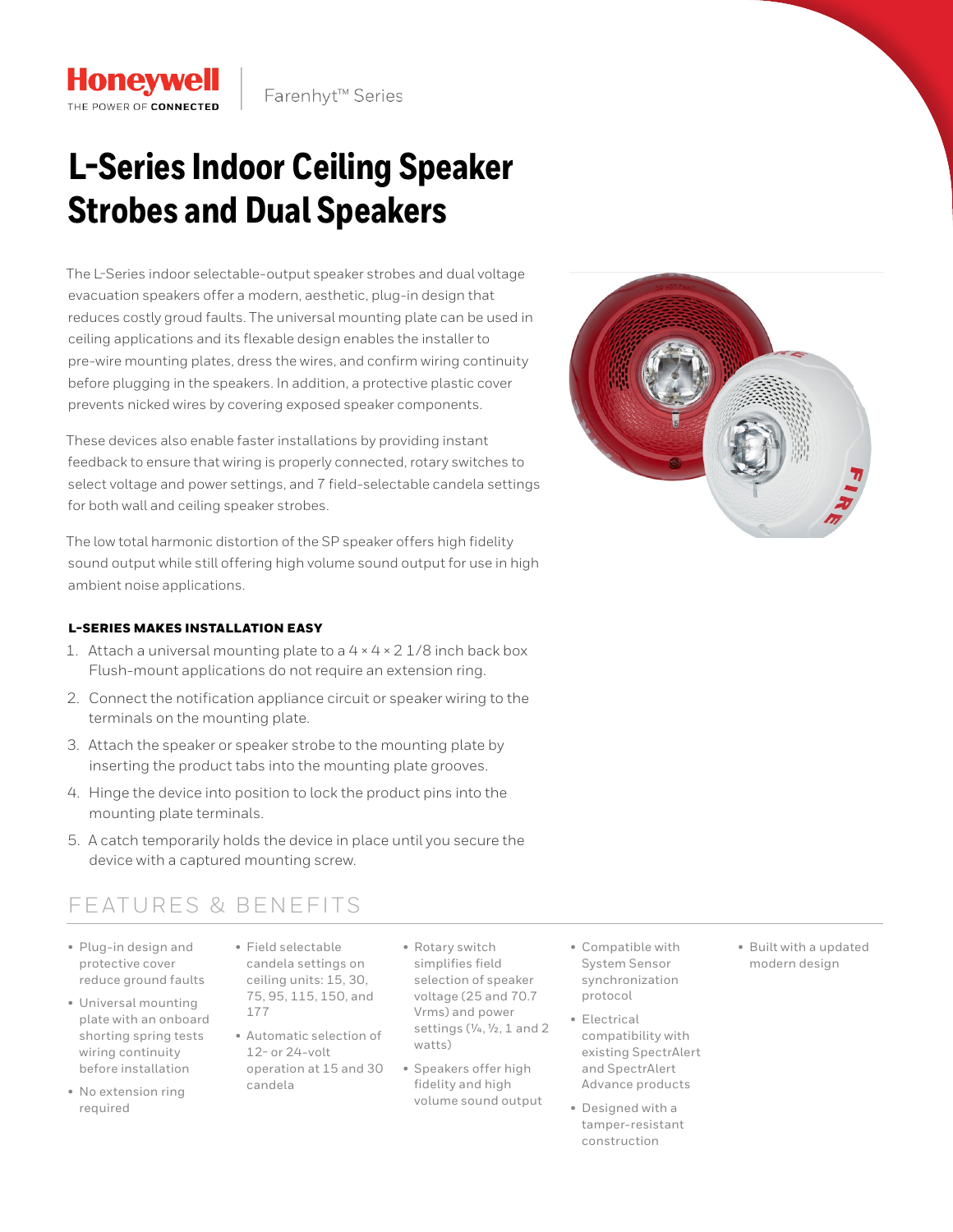#### L-SERIES SPEAKER AND SPEAKER STROBE SPECIFICATIONS / ARCHITECT & ENGINEER SPECIFICATIONS

#### GENERAL

L-Series speaker and speaker strobes shall mount to a  $4 \times 4 \times 2$  1/8-inch back box. A universal mounting plate shall be used for mounting ceiling and wall products. The notification appliance circuit and amplifier wiring shall terminate at the universal mounting plate. Also, L-Series speaker strobes, when used with the Sync•Circuit™ Module accessory, shall be powered from a non-coded notification appliance circuit output and shall operate on a nominal 12 or 24 volts. When used with the Sync•Circuit Module, 12-volt rated notification appliance circuit outputs shall operate between 8.5 and 17.5 volts; 24-volt rated notification appliance circuit outputs shall operate between 16.5 and 33 volts. Indoor L-Series products shall operate between 32°F and 120°F from a regulated DC, or full-wave rectified, unfiltered power supply. Speaker strobes shall have field-selectable candela settings including 15, 30, 75, 95, 115, 150, 177.

#### SPEAKER

The speaker shall be a System Sensor L-Series model \_\_\_\_\_\_\_ dual-voltage transformer speaker capable of operating at 25.0 or 70.7 nominal Vrms. It should be listed to UL 1480 and shall be approved for fire protective service. The speaker shall have a frequency range of 400 to 4,000 Hz and shall have an operating temperature between 32°F and 120°F. The speaker shall have power taps and voltage that are selected by rotary switches.

#### SPEAKER STROBE COMBINATION

The speaker strobe shall be a System Sensor L-Series model \_\_\_\_\_\_\_\_\_\_ listed to UL1480 and UL 1971 and be approved for fire protective signaling systems. The speaker shall be capable of operating at 25.0 or 70.7 nominal Vrms selected via rotary switch, and shall have a frequency range of 400 to 4,000 Hz. The speaker shall have power taps that are selected by rotary switch. The strobe shall comply with the NFPA 72 requirements for visible signaling appliances, flashing at 1 Hz over the strobe's entire operating voltage range. The strobe light shall consist of a xenon flash tube and associated lens/reflector system.

#### SYNCHRONIZATION MODULE

The module shall be a System Sensor Sync•Circuit model MDL3 listed to UL 464 and shall be approved for fire protective service. The module shall synchronize SpectrAlert strobes at 1 Hz. The module shall mount to a 4 11/16 × 4 11/16 × 2 1/8-inch back box. The module shall also control two Style Y (class B) circuits or one Style Z (class A) circuit. The module shall synchronize multiple zones. Daisy chaining two or more synchronization modules together will synchronize all the zones they control. The module shall not operate on a coded power supply.

#### PHYSICAL DIMENSIONS, CEILING-MOUNT

**SPC Speaker:** 6.8" diameter x 1.0"D (173mm x 25 mm) **With Surface Mount Back Box :** 6.9" diameter x 3.5"D (176 mm x 89 mm) **SPSC Speaker Strobe:** 6.8" diameter x 8"D (173 mm x 73 mm) **With Surface Mount Back Box:** 6.9" diameter x 5.37"D (176 mm x 136 mm)

#### ELECTRICAL

**Nominal Voltage (speakers):** 25 Volts or 70.7 Volts (nominal) **Maximum Supervisory Voltage (speakers):** 50 VDC **Strobe Flash Rate:** 1 flash per second **Nominal Voltage (strobes):** Regulated 12 VDC or regulated 24 VDC/FWR **Operating Voltage Range (includes fire alarm panels with built in sync):** 8 to 17.5 V (12 V nominal) or 16 to 33 V (24 V nominal) **Operating Voltage with MDL3 Sync Module:** 8.5 to 17.5 V (12 V nominal) or 16.5 to 33 V (24 V nominal) **Frequency Range :** 400 to 4,000 Hz **Power:** ¼, ½, 1, 2 watts

#### ENVIRONMENTAL

**Standard Operating Temperature:** 32°F to 120°F (0°C to 49°C) **Humidity Range:** 10 to 93% non-condensing

#### AGENCY LISTINGS AND APPROVALS

**UL:** Listed **FM:** Approved **CSFM:** Listed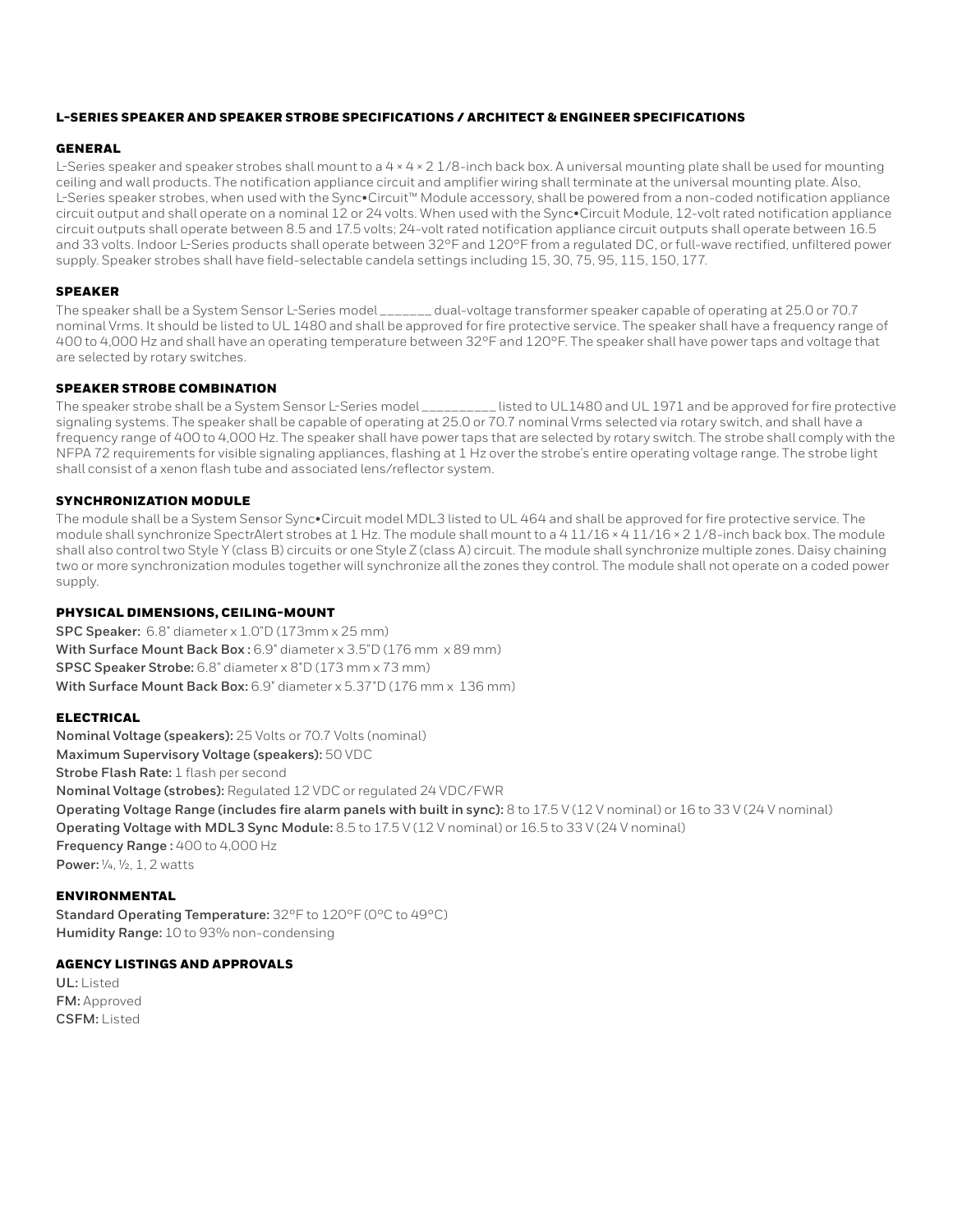### UL MAX STROBE CURRENT DRAW ( mA RMS)

|                | $8 - 17.5V$ | $16 - 33V$ |            |
|----------------|-------------|------------|------------|
| <b>CANDELA</b> | DC          | DC         | <b>FWR</b> |
| 15             | 87          | 41         | 60         |
| 30             | 153         | 63         | 86         |
| 75             | N/A         | 111        | 142        |
| 95             | N/A         | 134        | 164        |
| 115            | N/A         | 158        | 191        |
| 150            | N/A         | 189        | 228        |
| 177            | N/A         | 226        | 264        |

#### CEILING-MOUNT SPEAKER SOUND OUTPUT

| <b>SETTING</b>  | <b>UL REVERBERANT</b> | <b>UL ANECHOIC</b> |
|-----------------|-----------------------|--------------------|
|                 | (dBA @10 FT)          | (dBA @10 FT)       |
| $\frac{1}{4}$ W | 79                    | 79                 |
| 1/2W            | 82                    | 82                 |
| 1 W             | 85                    | 85                 |
| 2 W             | 88                    | 88                 |

### CEILING-MOUNT SPEAKER STROBE SOUND OUTPUT

| <b>SETTING</b>  | <b>UL REVERBERANT</b> | <b>UL ANECHOIC</b> |
|-----------------|-----------------------|--------------------|
|                 | (dBA @10 FT)          | (dBA @10 FT)       |
| $\frac{1}{4}$ W | 77                    | 77                 |
| 1/2W            | 80                    | 80                 |
| 1 W             | 83                    | 83                 |
| 2 W             | 86                    | 86                 |

#### SPEAKER DIMENSIONS